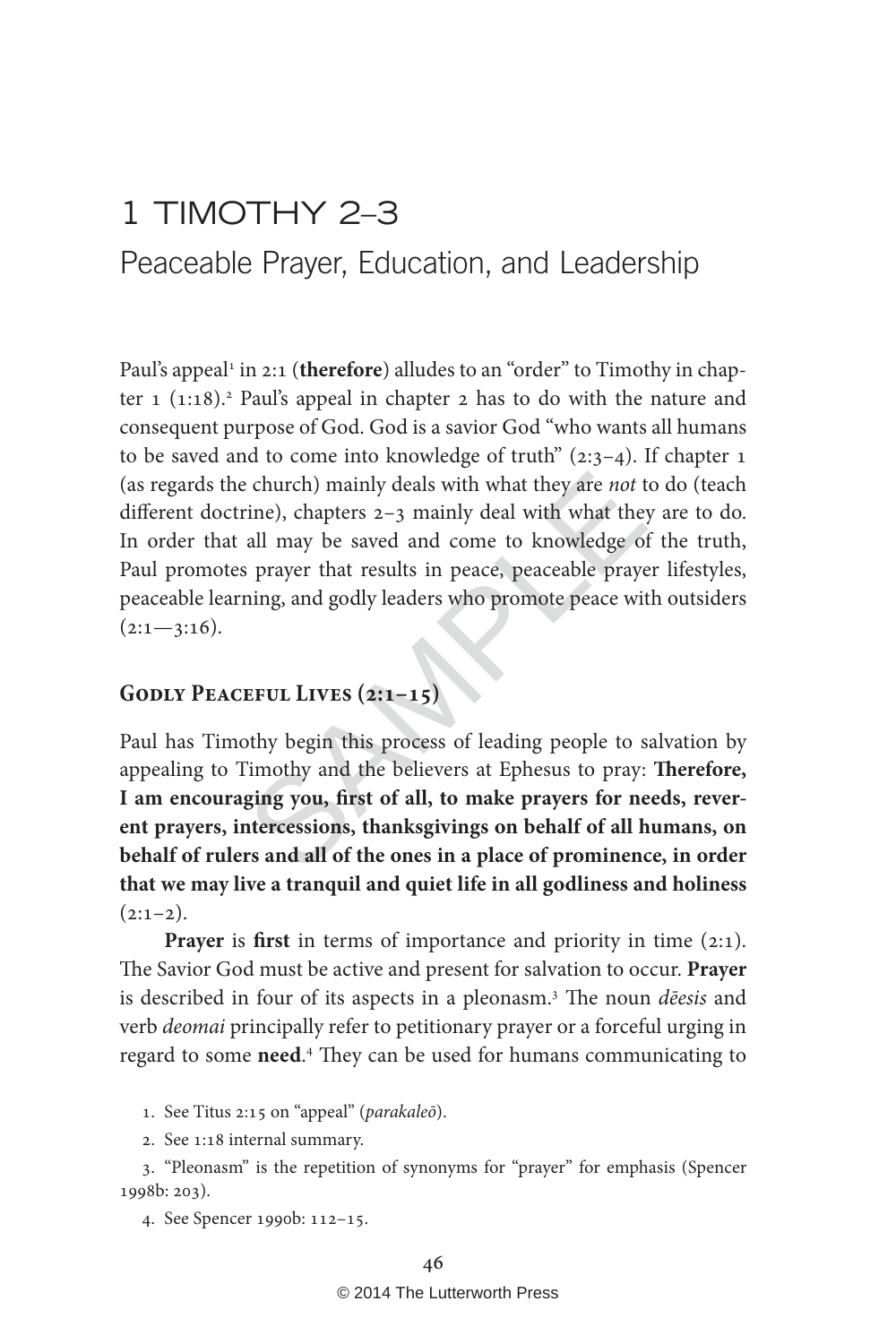humans and humans communicating to God.<sup>5</sup> Proseuchē is a prayer addressed to God.<sup>6</sup> Being limited to God (or the gods), it emphasizes the sacred nature of the act (**reverent**), as in Jesus' lesson to pray: "Our Father, the One in the heavens, hallowed be your name" (Matt 6:9). These two prayers (dēesis, proseuchē) summarize the types of prayers of the widow, whose hope is only in God (1 Tim 5:5). Her prayers include her need and her reverence toward God. In summary, *deesis* "gives prominence to the expression of personal need, *proseuche* to the element of devotion."7

The third aspect of **prayer** is enteuxis (**intercession**). Outside the New Testament, enteuxis and entugchanō refer to "lighting upon, meeting with" someone and, thereby, obtaining an audience and conversing with them. 8 In the New Testament, it includes the idea of an audience with someone, but even more purposeful, as in petitioning against someone (as in a complaint) 9 or petitioning for someone, as in an intercession. The Holy Spirit and Jesus **intercede** or advocate for believers.<sup>10</sup> Believers can follow their example and intercede to God for other people or other needs (1 Tim 2:1; 4:5).

**Thanksgiving** (eucharistia, eucharisteō) is an important word family for Paul. Out of a total 53 New Testament references, 35 are used in Paul's letters (66%).

but even more purposetut, as in petitioning agomplaint)<sup>9</sup> or petitioning for someone, as in a<br>Spirit and Jesus **intercede** or advocate for believ<br>their example and intercede to God for other  $\parallel$ <br>im 2:1; 4:5).<br>**ksgiving** The word family (eucharistia ) is a reminder that Jesus, when on earth, gave thanks for food before distributing and eating it, including at the "Eucharist."11 Jesus appreciated the Samaritan who thanked him after being healed (Luke  $17:12-19$ ).<sup>12</sup> This attitude of appreciation was one Paul wanted to encourage in other Christians, which he himself modeled (1 Tim 1:12–14). The Lord's Prayer follows the sequence of adoration followed by petition for need (Matt 6:9-13). In 1 Timothy 2:1, the suppliant begins with need, then moves to a more reverent attitude, then continues with a focus on others, and concludes with a positive attitude.<sup>13</sup> For when

5. E.g., a man covered with leprosy, "falling upon his face, begged " Jesus to make him clean (Luke 5:12). See also 8: 28, 38; 9:38.

6. Pros ("to") limits euchē ("vow" or "prayer") (Spencer 1990b: 131–39) .

- 7. Thayer, 126.
- 8. LSJ, 576–78.
- 9. E.g., Acts 25:24; Rom 11:2.
- 10. Rom 8:27, 34; Heb 7:25.
- 11. E.g., Matt 15:36; 26:27; Mark 8:6; 14:23; Luke 22:17, 19; John 6:11, 23.
- 12. See also Spencer 1990b: 126–31.
- 13. Cf. Phil 4:6.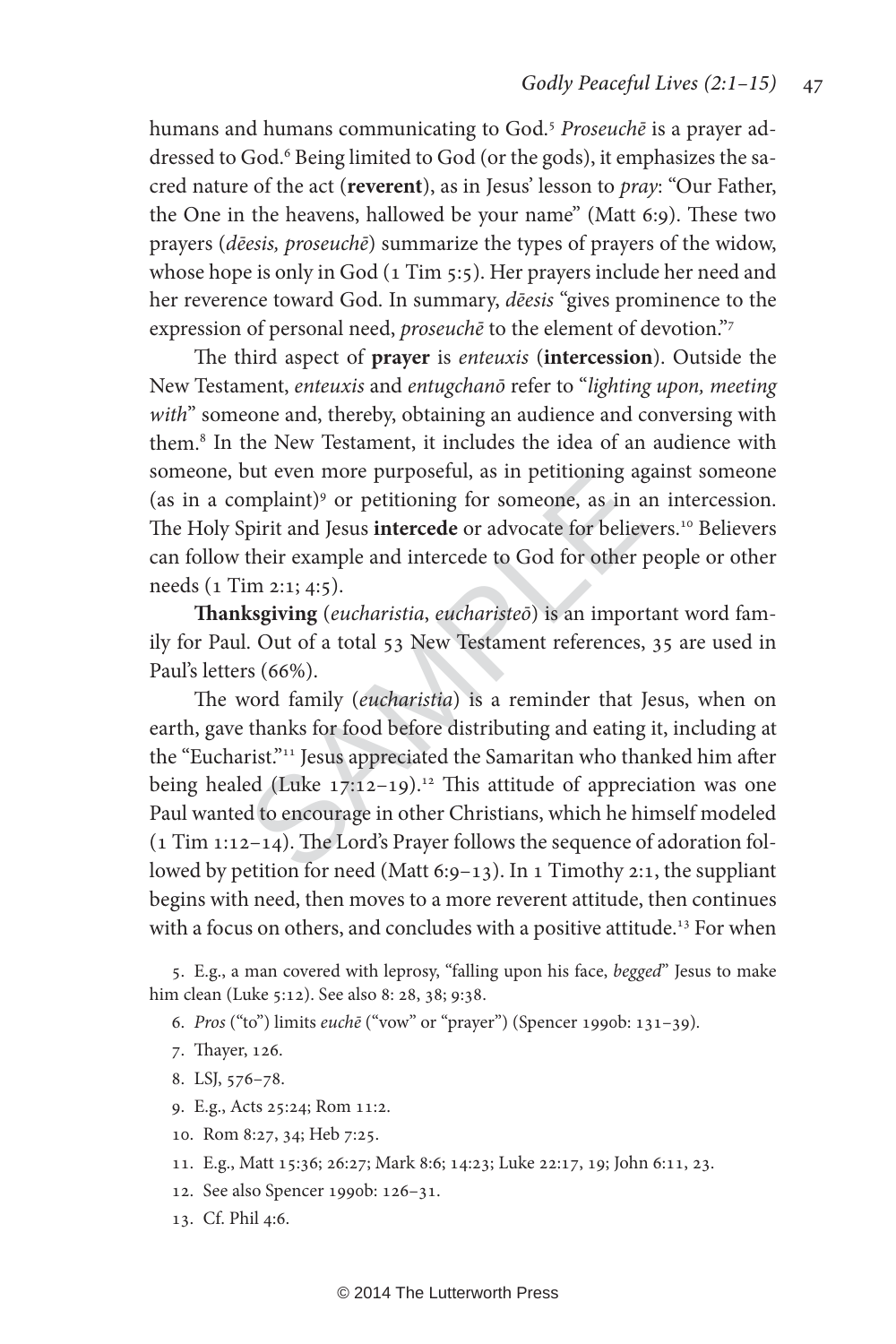we thank God, our thanks are an acknowledgement or confession of belief in God's work in the world and in our lives.

Timothy and the other believers should pray for everyone (2:1). Paul begins with a more specific term (**rulers**, basileus) and then continues with a more general or abstract phrase: **everyone currently ("being") in a position of prominence** (hyperochē). Paul wants them to pray for such rulers as Emperor Nero and King Agrippa II (Acts 25:13; 26:2), the proconsul in Ephesus, and any kings or queens in Asia Minor. A **ruler** would be someone wealthy and powerful with a staff and an army over a country or city-state.<sup>14</sup> Paul also wants them to pray for anyone having authority or **prominence**, such as, the provincial Roman consul or governor, the local political and religious leaders, and the local Jewish and Christian leaders.

ie iocal jewish and Christian leaders.<br>
3:1–2 and Romans 13:1, Paul exhorts the Chri<br>
see in positions of authority.<sup>15</sup> In 1 Timothy,<br>
tage of praying for those in leadership is that the<br>
live in tranquility.<sup>16</sup> Both *e* In Titus 3:1–2 and Romans 13:1, Paul exhorts the Christians to be subject to those in positions of authority.<sup>15</sup> In  $1$  Timothy, he explains that the advantage of praying for those in leadership is that they can help Christians to live in tranquility.16 Both ēremos and hēsychios include the idea of quiet, stillness, and rest.<sup>17</sup> Hēsychios (adj.) in 2:2 is the same word family as hēsychia (noun) in  $2:11-12^{18}$  showing that what Paul wants for women, he also wants for all Christians: a state of calm and rest. This life was to be lived out in **godliness (**eusebeia) **and holiness** (semnotēs). Godly living is an important trait for Christians, especially as they live in a secular world.<sup>19</sup>

People living in tranquility furthers God's purposes: **This is good and acceptable before our Savior God, who wants all humans to be saved and to come into knowledge of truth** (2:3–4). Living a "quiet life" "in all godliness and holiness" is **good** because it helps God to reach God's desire of salvation for all humans. Jesus explained that not many will remain faithful,<sup>20</sup> nevertheless, God wants all people to believe in

- 14. E.g., Matt 11:8; 18:23; 22:2–7; Luke 14:31.
- 15. See Titus 3:1.
- 16. Keener (1992: 102, 121–22) reminds us that Jews also prayed for the emperor.
- 17. LSJ, 777–79.
- 18. See 1 Tim 2:11.

19. Titus 1:1; 2:12. Eusebeia was also a secular concept referring to a "right relationship" to the god/dess that blessed the city (Strelan 1996: 28–29). For Paul, a right relationship to God would also bless the secular people. On semnos, see Titus 2:2.

20. Matt 7:14; Luke 18:8. Sider (2005) similarly notes that few Americans take seriously the Christian worldview (e.g., 126–130).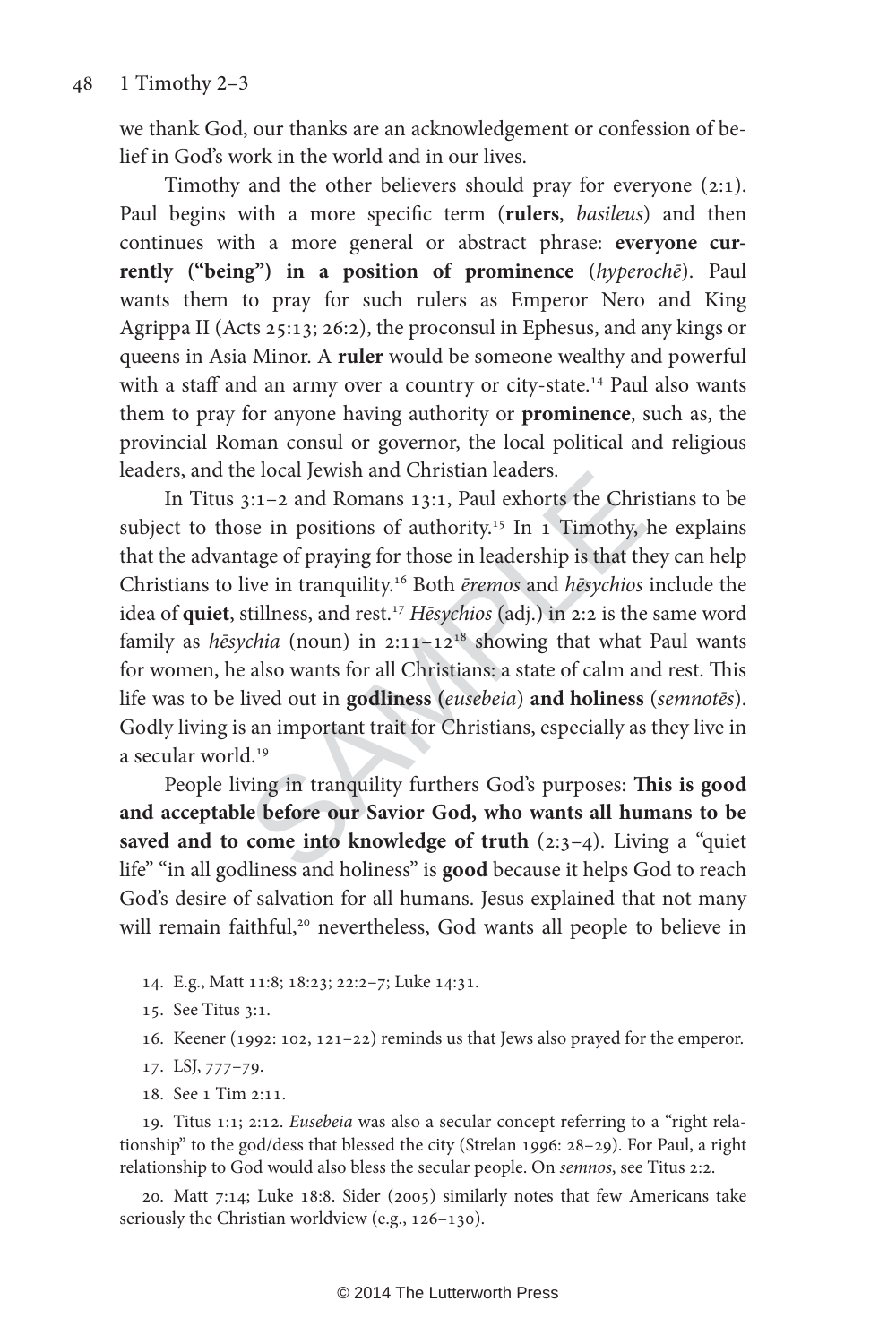God and to persevere in their faith and thus to be saved.<sup>21</sup> To be saved is to be forgiven one's sins  $(1:13-15)$  and, thus, be purified, made acceptable to a holy God.<sup>22</sup> A believer is purified by God, but must work on being pure in practice. In the process of being saved, a believer should come to a thorough **knowledge**<sup>23</sup> **of the truth**. Otherwise, false knowledge can mislead a believer away from truth<sup>24</sup> and, eventually, away from salvation, as in the case of Hymenaeus and Alexander (1:20). The importance of truth is a continual theme for Paul.<sup>25</sup> Paul is adamant that as an apostle he is telling the truth (2:7). The church also should be founded on the truth (3:15). Truth is durable, dependable, real, and an essential aspect of God's nature.<sup>26</sup>

Is apparent in the next sentence: **For God is d**<br> **r** between God and humans, human Christ<br>
ven himself as a ransom on behalf of all, the<br>
i, for which I myself was appointed a preach<br>
ruth, I do not lie), a teacher of Ge One aspect of truth is to know **God** (e.g., Eph 1:17) and God's nature which is apparent in the next sentence: **For God is one, one is also a mediator between God and humans, human Christ Jesus, the One having given himself as a ransom on behalf of all, the witness to his own times, for which I myself was appointed a preacher and apostle (I speak truth, I do not lie), a teacher of Gentiles in faith and truth**   $(2:5–7)$ . A Jew would heartily affirm the first clause  $(2:5)$ , as Moses summarizes: "Hear Israel, the Lord our God (elohim), the Lord is one" (Deut 6:4). In Deuteronomy, as a result, believers are to love the Lord with their whole being (vv. 5–6). Jews were renowned in ancient times for their belief in one God, symbolized, for example, by Judith's proclamation to the Gentile magistrates: We "acknowledge no god but the Lord" (Jdt 8:20 REB). The Roman historian Tacitus describes the Jews as despising the gods, having "a purely spiritual monotheism . . . for them, the Most High and Eternal cannot be portrayed by human hands and will never pass away" (Hist. 5.5). Why did Paul include the clause **God is one** in this chapter? He appears to imply that God is unique in that God genuinely wants people to be saved (2:4). God also is the only being capable of saving people and the only deity before whom a human needs approval. The Godhead is also able to accomplish salvation completely. The One

- 21. See Titus 1:3; 2:13; 1 Tim 1:1; 4:10.
- 22. See Titus 3:5.
- 23. Epiginōskō, see Titus 1:1.
- 24. E.g., 1 Tim 4:1–3; 6:5; Titus 1:14.

25. Alētheia, alētheuō, alēthēs, alēthōs, alēthinos occur 55 times in letters attributed to Paul (Rom - 9; 1, 2 Cor - 11; Gal - 4; Eph - 7; Phil - 2; Col - 2; 1, 2 Thess - 5), 15 times in the Pastoral Letters.

26. TLNT 1: 67–68; BDAG, 42–44.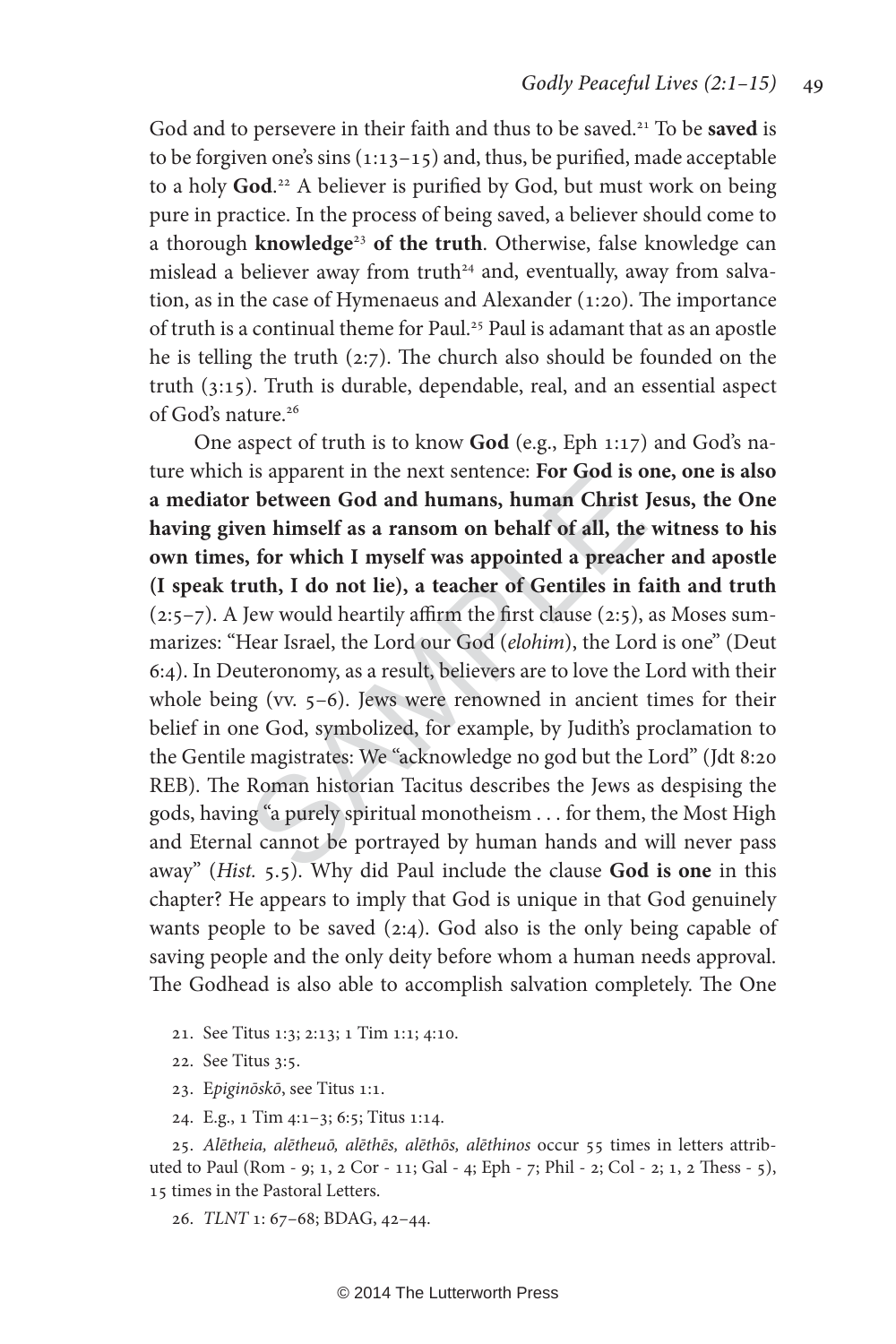who requires purity from humans and the One who can accomplish that purity are the same. Later in 1 Timothy, monogamous marriage or a oneflesh union will reflect humans being created in the image of one God.<sup>27</sup>

The pagan Gentiles might find several offensive aspects in Paul's statement. First, many would believe in a variety of gods for a variety of purposes and people. As Artemidorus explained, "What the gods signify for men, goddesses signify for women. Gods are more auspicious for men than goddesses; goddesses are more auspicious for women than gods" (Onir. 4.75). At Ephesus, many would place gods in a hierarchy with Artemis at the top. The temple of Artemis at Ephesus (Artemision) was also renowned as an asylum for the innocent yet simultaneously Artemis could be a slaughterer.28 Some would think she should be the **mediator** (2:5). Others would conclude she would not save **all** (v. 4). In addition, Ephesus had shrines sacred to Zeus, Cybele and Demeter (mother of the gods), Apollo (Artemis' brother), Asclepius (god of healing), Aphrodite, Dionysus, Hygeia, Pan, Isis, Hecate, Marnas (river god), Leto (Artemis' mother), Athena, Serapis, Eros, and deified emperors, such as Augustus.29 Paul, in contrast, asserts that there is only one God who can serve all needs, including salvation, for all people.30

would conclude she would not save an (v. 4). I<br>hrines sacred to Zeus, Cybele and Demeter (m<br>(Artemis' brother), Asclepius (god of healing),<br>geia, Pan, Isis, Hecate, Marnas (river god), Let<br>ena, Serapis, Eros, and deified The pivotal teaching in Deuteronomy 6:4 also contains within itself the allusion to plurality within the one God. **One** can refer, for example, to two people united in marriage (Gen 2:24) or to all humans when they have one language (Gen 11:1, 6). Elohim is an abstract plural word for **God**, but it has a singular verb when referring to the unique living God (e.g., Gen 1:26–28). The Lord has one "name" but three persons ("the Father and the Son and the Holy Spirit").<sup>31</sup> Thus, after God's revelation to Paul<sup>32</sup> and his own reflection, he can assert that God is one but yet that one God has three persons.33

Christ Jesus is the only **mediator** between God and humans. Paul places in juxtaposition the term **human** (anthrōpos): **humans, human**

27. E.g., 1 Tim 3:2, 12; 5:9. See also Spencer 2009: 28–30.

28. See Acts 19:27 and Introduction. Setting. Ephesus and Artemis.

29. Scherrer 2000: 58–61, 70, 80, 86–87, 92–94, 134–35, 151, 170–71, 188, 198–201, 209–13. Mitchell (1993: 2:19, 28) groups indigenous cults in ancient Anatolia as four: for Zeus, mother goddesses, Mēn, and champions of divine justice and vengeance.

30. See also Spencer 1995.

31. Matt 28:19. See Spencer 2009: 28–29.

32. Acts 9:4–5; Gal 1:11–12, 16–17; 1 Thess 2:13.

33. See also, e.g., 2 Cor 13:13.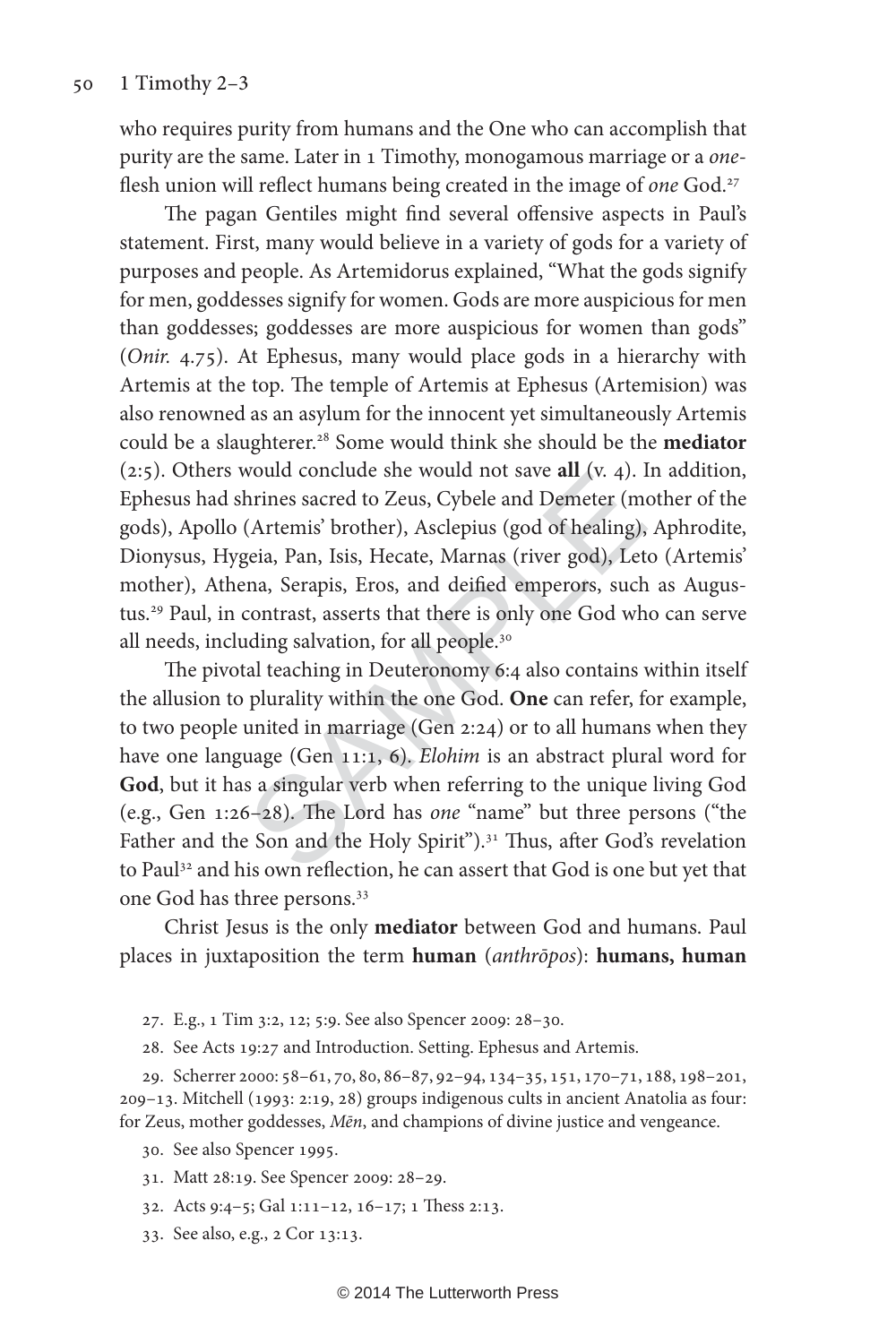(2:5). Even though Jesus was born a male, Jesus only uses the generic self-description **human**34 because if Jesus is to represent humans (male and female) he himself must be "human" first of all. He is the counterpart to "the Adam," "humanity" (made of male and female) (Gen 1:26-28). A **mediator** (mesitēs) is in a middle (mesos ) 35 position between several parties (Gal 3:20), in this case two: God and humans. Job cried out to God the dilemma: "If I wash myself with soap and cleanse my hands with lye, yet you will plunge me into filth, and my own clothes will abhor me. For [God] is not a mortal, as I am, that I might answer him, that we should come to trial together. There is no umpire (mesites) between us, who might lay his hand on us both" (Job 9:30–33 NRSV). But, Jesus is this unique "umpire" or **mediator** (God and human). As Paul also explains to the Corinthians, God is "the one reconciling [humans] to himself through Christ" (2 Cor 5:18). Humans did not obey God's first covenant. Jesus set them free from the sins committed under the first covenant so that they could become heirs under a new covenant.36

In Cor 5:18). Humans did not obey God's first cover<br>Cor 5:18). Humans did not obey God's first coven<br>from the sins committed under the first covena<br>me heirs under a new covenant.<sup>36</sup><br>kind of **mediator** is **Jesus**? He is What kind of **mediator** is **Jesus**? He is **the One having given himself as a ransom on behalf of all, the witness to his own times** (2:6). Antilytron<sup>37</sup> hearkens back to Jesus' words to his disciples: "the Son of Humanity did not come to be served but to serve and to give his life a **ransom** for many."38 In that context, Jesus uses his own example as a model for servant as opposed to tyrant leadership (Matt 20:25–27). In 1 Timothy 2, Paul uses the concept as an explanation of the means by which God saves all people. It has already been done willingly by Jesus. Jesus has given his life in exchange for<sup>39</sup> his function as a **ransom** was displayed in Jesus' lifetime, the "lamb" who was sacrificed.<sup>40</sup>

As a witness to Jesus (the One who mediates between God and humans by having been a ransom), Paul was appointed: **for which I myself was appointed a herald and an apostle** (2:7). A kēryx in ancient

34. Not the usual term for "male," anēr, though even it sometimes is used for groups including women. "Son of Man" may be rendered "the Human One" (CEB) or the Son of Humanity (e.g., Luke 9:58). Spencer 1995: 99–101. See also Strauss 1998: 246–47.

- 35. Thayer, 401.
- 36. Heb 8:6–9:15; 12:24.
- 37. See Titus 2:14.
- 38. Matt 20:28 [lytron anti]. See also Mark 10:45.
- 39. Thayer, 50.
- 40. E.g., 1 Cor 5:7. See also Titus 1:3.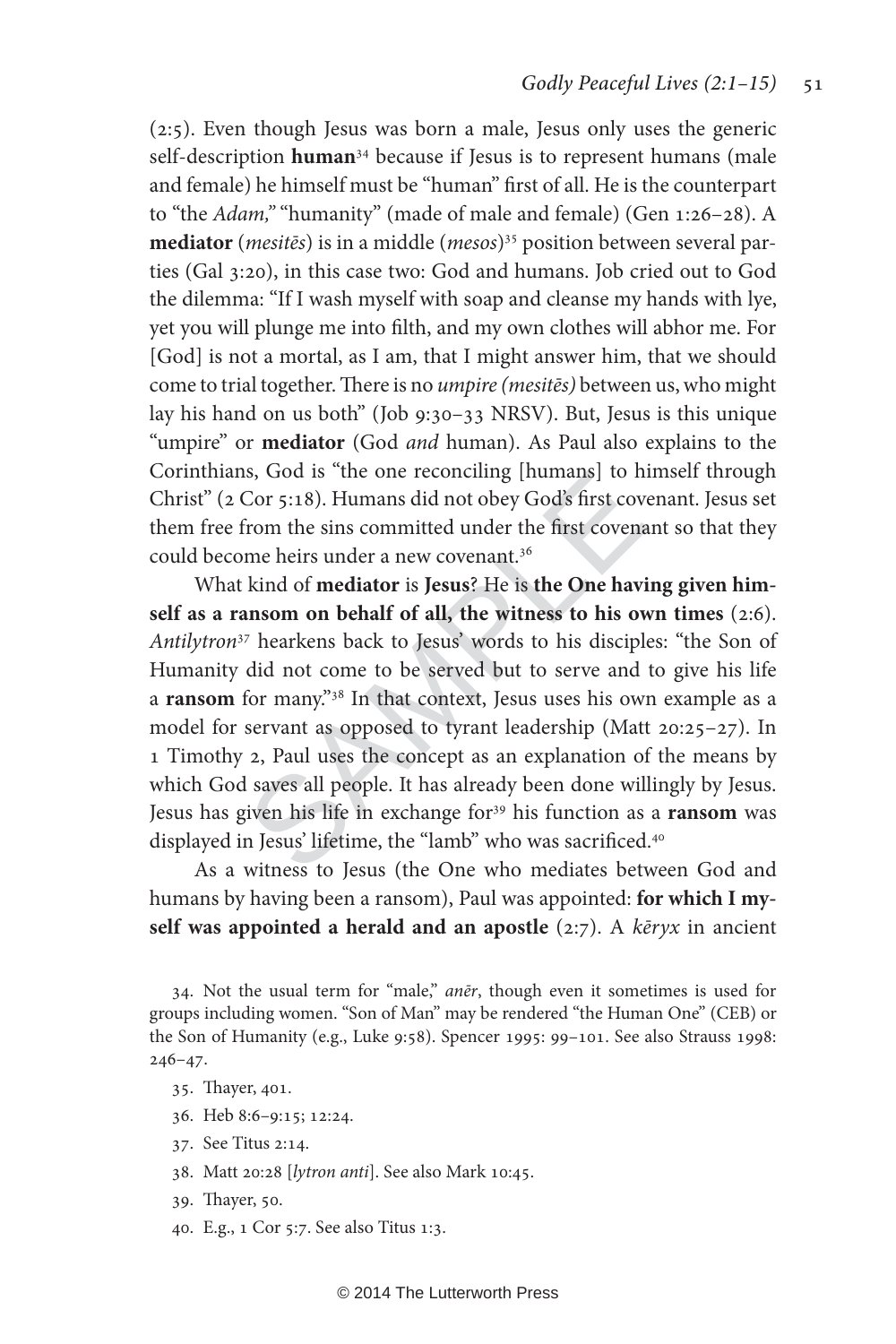#### 52 1 Timothy 2–3

times was a **herald**. As Philo explains: the herald's staff is "an emblem of covenants of reconciliation, for wars come to be suspended or ended through heralds establishing peace; wars where no heralds are admitted create endless calamities both for the assailants and the defenders."41 An **apostle**, as an eyewitness of the resurrected Jesus, is a messenger sent off by Jesus to represent Jesus, proclaiming God's reign.<sup>42</sup>

The primary enect of the *andaskalos* is on the qualified exercises the influence.<sup>246</sup> A *didaska*<sup>247</sup> Jesus, when on earth, taught, preached, and le twelve apostles also taught because teaching hich the reign of God is Paul reiterates the truth of his calling and message: **(I speak truth, I do not lie)**43 and adds a third role to **herald** and **apostle**: **a teacher of Gentiles in faith and truth** (2:7). **Teacher** and "apostle" are two primary spiritual gifts Paul uses for self-description.<sup>44</sup> Although he baptizes a few people, he does not define himself as an evangelist (in contrast to Timothy).45 As a teacher (didaskalos), Paul instructs persons or causes them to learn. The primary effect of the *didaskalos* is on "the intellect, and someone qualified exercises the influence."46 A didaskalos "teaches definite skills."47 Jesus, when on earth, taught, preached, and healed (e.g., Matt 4:23). The twelve apostles also taught because teaching was one of the ways in which the reign of God is furthered (Mark 6:30). According to Jesus, the greatest person in God's kingdom both obeys and teaches others Jesus' commands (Matt 5:19). Teaching is one aspect of making disciples (Matt 28:19–20). Of course, true and false teaching is a major problem at Ephesus<sup>48</sup> that Paul can address by being a teacher of truth  $(2:7).$ 

Paul's primary focus is teaching **Gentiles**, as Ananias was told by the Lord: Paul was his "chosen vessel . . . to bring his name before Gentiles and also rulers and people of Israel."49 The church at Ephesus most likely had Gentiles and Jews. Even though Paul had to leave the synagogue at Ephesus, he was heard by Jews and Gentiles throughout the area.<sup>50</sup>

41. Embassy 13 [100]. See also 2 Tim 1:11; Rom 10:14–15; 2 Cor 5:18–20.

42. Acts 26:16–18; Gal 1:11–12; 1 Cor 9:1; 15:5–8. Spencer 2004: 137–38.

43. See 1 Tim 1:4; Titus 1:2.

44. 2 Tim 1:11; 1 Cor 12:28–29. **Herald**  (kēryx ) is never listed as a spiritual gift. See also Acts 11:26; 15:35; 18:11; 20:20; 28:31.

45. 1 Cor 1:14. See 2 Tim 4:5. Paul also speaks in tongues (1 Cor 14:18; 12:28–30).

46. Behm, TDNT 4:1019.

- 47. Rengstorf, TDNT 2:149.
- 48. See 1 Tim 1:6–7.

49. Acts 9:15; 13:47; Rom 1:5, 13; 11:13; Gal 2:9; Eph 3:8–9.

50. Acts 19:8–10, 17, 26; 20:21.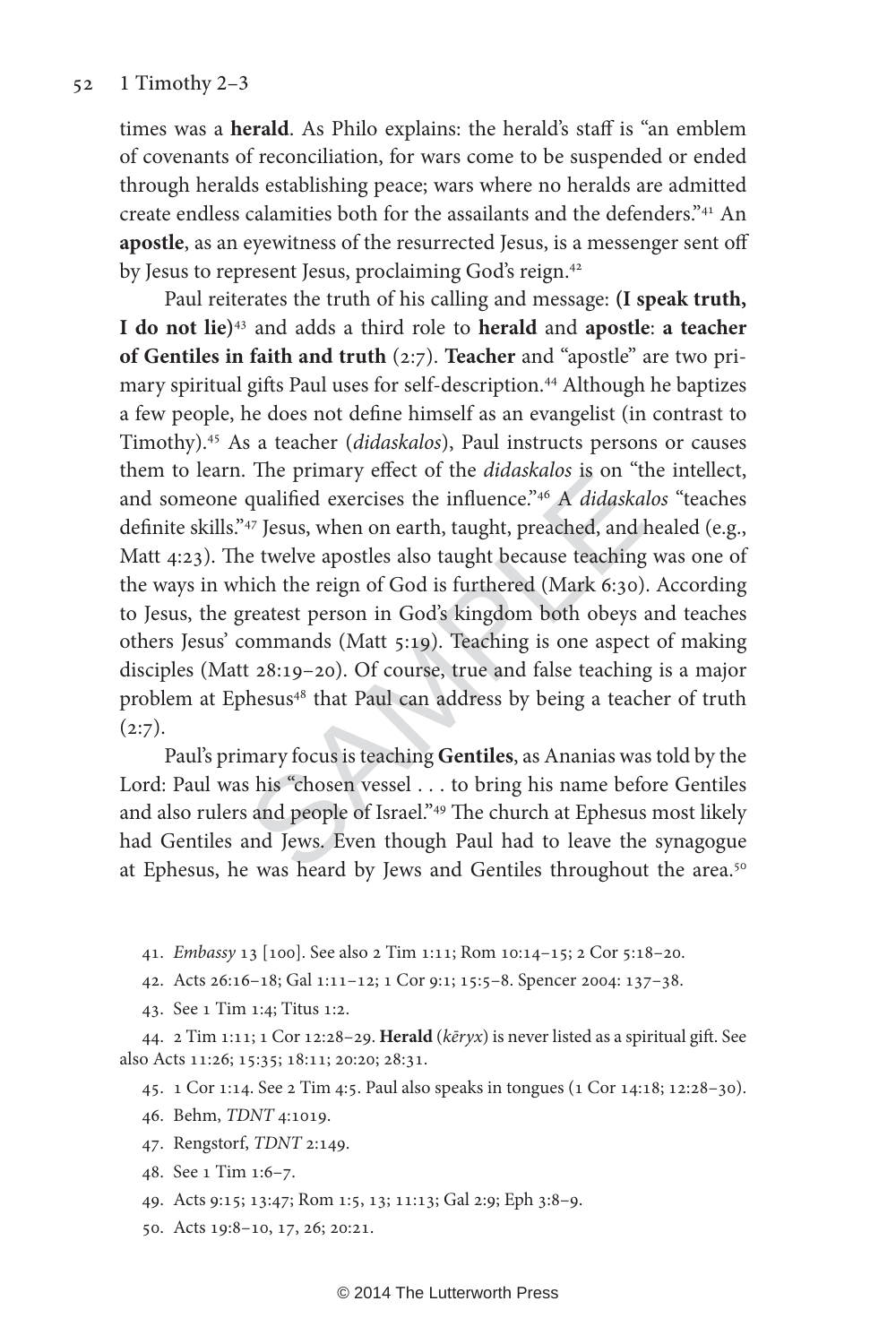Nevertheless, Paul's strategy was first to speak at the synagogue of each city where Jews and Gentile God-fearers could hear him.51

After encouraging Timothy to begin with prayer at the larger societal level, Paul wants Timothy to instruct the men and women in peaceable prayer lifestyles (2:8–10). In Greek, Paul begins verse 8 **Therefore, I want to pray the men** placing the infinitive (**to pray**) before the direct object (**the men**) (**Therefore, I want the men to pray in every place, lifting holy hands, without anger and disputing** [2:8]). Here, Paul uses anēr to refer to males. Verse 9 begins **likewise women** leaving out (ellipsis) the main verb, the infinitive, and the article (**I want to pray the**). In this way, verses 8 and 9 are connected. Both sections deal with prayer in a congregational setting and appropriate lifestyles in the midst of prayer. Apparently, the men and women had differing problems at Ephesus.

### **Excursus: Lifting Up Hands**

(solid to the Lifting Up Hands<br>
The "shands while standing in prayer was the commonly women to pray. Jesus assumes his disciples with the Pharisee and the tax-collector stand<br>
d, normally they would lift their hands toward **Lifting up one's hands** while standing in prayer was the common ancient way for men and women to pray. Jesus assumes his disciples will stand praying (Mark  $11:25$ ). Both the Pharisee and the tax-collector stand praying.<sup>52</sup> Once people stood, normally they would lift their hands toward heaven. The hands represent the human. The lifting of them reach toward and bless God. For example, when the temple was dedicated, Solomon stood before the altar and "spread forth his hands toward heaven."<sup>53</sup> Sometimes the Jews even lifted up their hands while prostrated on their knees (Ezra 9:5). A regular part of the Jewish synagogue service was "The Lifting of the Hands" as a euphemism for prayer. First, benedictions were given including recitation of the Shema' ("Hear"),<sup>54</sup> and prayer was initiated by the archisynagogus ("ruler of the synagogue") while the congregation stood and affirmed "Amen," then the Scripture was read in Hebrew and translated, followed by an exposition (with the preacher seated), concluding with a blessing (also called "Lifting of the Hands").<sup>55</sup> Justin Martyr's explanation of the second century Christian service in Rome has many similarities to the Jewish ser-

- 51. Acts 13:5, 14; 14:1; 17:1–2, 10, 17; 18:4, 19.
- 52. Luke 18:11, 13. See also 1 Sam 1:26; m. Taan. 2:2.
- 53. 1 Kgs 8:22 KJV. See also Exod 9:29; Job 11:13; Pss 63:4; 88:9; 143:6.
- 54. Deut 6:4–9; 11:13–21; Num 15:37–41.
- 55. M. Meg. 4:3; Schürer 1979, 2:448–55.